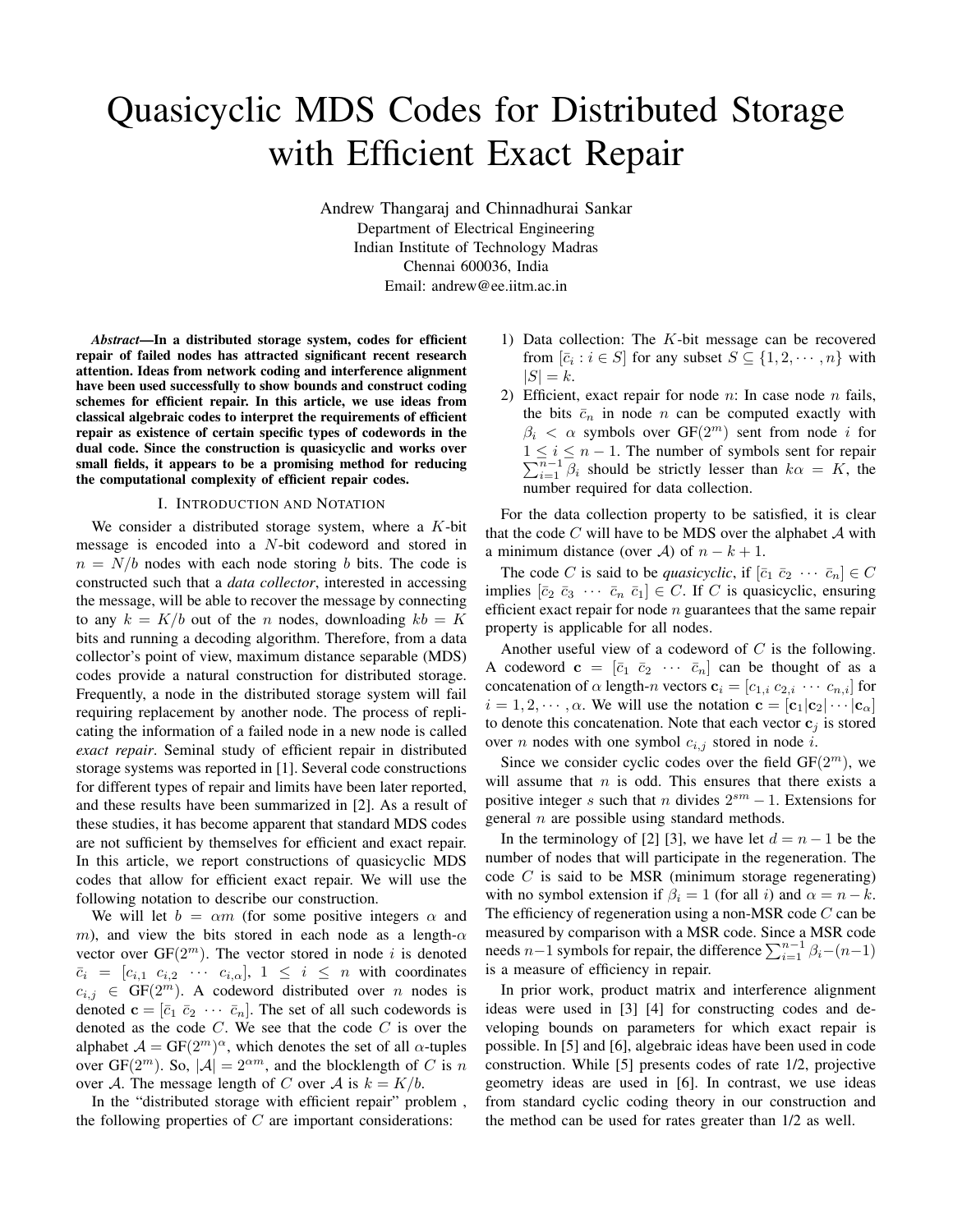### II. CONSTRUCTION FOR  $\alpha = 2$

For  $\alpha = 2$ , the code C is defined as follows:

$$
C = \{ [\mathbf{c}_1 | \mathbf{c}_2] : \begin{bmatrix} H_{11} \\ H_{12} \end{bmatrix} \mathbf{c}_1^T + \begin{bmatrix} \mathbf{0} \\ H_{22} \end{bmatrix} \mathbf{c}_2^T = 0 \}, \quad (1)
$$

where  $H_{11}$ ,  $H_{12}$  and  $H_{22}$  are  $(n-k) \times n$  matrices with entries from GF( $2^m$ ), and 0 represents a  $(n-k) \times n$  all-zero matrix. We will choose the matrices  $H_{ii}$  ( $i = 1, 2$ ) to be parity-check matrices of  $(n, k)$  cyclic codes (denoted  $C_{ii}$ ) over  $GF(2^m)$ . The first row of  $H_{ii}$ , denoted  $[h_{ii,0}, h_{ii,1}, \cdots, h_{ii,n-1}]$ , specified in polynomial notation as  $h_{ii}(x) = \sum_{l=0}^{n-1} h_{ii,l}x^l$ , is the check polynomial of  $C_{ii}$ . The second row of  $H_{ii}$  is a cyclic right shift of the first row, and so on for other rows. As per standard cyclic codes theory [7],  $h_{ii}(x)$  is a degree-k polynomial that divides  $x^n + 1$ .

The first row of  $H_{12}$ , denoted  $[h_{12,0}, h_{12,1}, \cdots, h_{12,n-1}],$ is written as  $h_{12}(x) = \sum_{l=0}^{n-1} h_{12,l}x^l$  in polynomial notation. The second row of  $H_{12}$  will be a cyclic right shift of the first row, and so on, as before. However, unlike the  $h_{ii}(x)$ , we will not impose any degree or divisor constraint on  $h_{12}(x)$ , as of now.

# *A. Dimension of* C

The definition in  $(1)$  implies that for a codeword  $c$ , we need (a)  $H_{11}$ **c**<sup>T</sup> = 0 and (b)  $H_{12}$ **c**<sub>1</sub> =  $H_{22}$ **c**<sub>2</sub>. There are  $(2^m)^k$ vectors  $c_1$  that satisfy (a). For each such choice, there are  $(2<sup>m</sup>)<sup>k</sup>$  vectors  $c<sub>2</sub>$  that satisfy (b). Hence, the total number of codewords in C is  $(2^m)^{2k} = (2^{2m})^k$ , and the dimension of C over  $\mathcal{A} = \text{GF}(2^m)^2$  is k.

We proceed to determine conditions on  $h_{ij}(x)$  that make the overall code  $C$  MDS over  $A$  and quasicyclic.

# *B. MDS condition*

Let the minimum distance of  $C_{ii}$  be  $d_i$  for  $i = 1, 2$ .

For a nonzero  $c \in C$ , either (a)  $c_1 \neq 0$ , which implies  $wt(c_1) \geq d_1$ , since  $H_{11}c_i^T = 0$  according to the definition of (1); or (b) if  $\mathbf{c}_1 = 0$ , then  $\mathbf{c}_2 \neq 0$  and  $H_{22}\mathbf{c}_2^T = 0$  according to the definition of (1). Hence,  $wt(c_2) \geq d_2$ .

Therefore, for a nonzero codeword  $c \in C$ , wt $(c) \geq$  $\min(d_1, d_2)$  over the alphabet A. Now, for C to be MDS, we need  $min(d_1, d_2) = n - k + 1$  with  $d_1 \le n - k + 1$  and  $d_2 \leq n-k+1$ . This condition is satisfied if  $d_1 = d_2 = n-k+1$ i.e.  $C_{ii}$  are MDS over  $GF(2^m)$ .

# *C. Quasicyclic condition*

For the code  $C$  as defined in (1) to be quasicyclic, we need

$$
h_{12}(x)\hat{h}_{22}(x) = 0 \mod h_{11}(x), \tag{2}
$$

where  $\hat{h}_{22}(x) = (x^n + 1)/h_{22}(x)$ . The proof is given in the appendix.

## *D. Efficient and Exact Repair*

We use the dual of  $C$  to determine and describe conditions for efficient exact repair. A vector  $\mathbf{b} = [\bar{b}_1 \ \bar{b}_2 \ \cdots \ \bar{b}_n]$ , where  $\overline{b}_i = [b_{i,1} \; b_{i,2}]$  and  $b_{i,j} \in \text{GF}(2^m)$ , is said to be in the dual of  $C$  as defined in (1), if

$$
[b_{1,1} b_{2,1} \cdots b_{n,1}] \mathbf{c}_1^T + [b_{1,2} b_{2,2} \cdots b_{n,2}] \mathbf{c}_2^T = 0 \quad (3)
$$

for all  $c \in C$ . In concatenation notation, we will denote a dual vector as  $\mathbf{b} = [\mathbf{b}_1 | \mathbf{b}_2]$ , where  $\mathbf{b}_i = [b_{1,i} \ b_{2,i} \cdots b_{n,i}]$  for  $i = 1, 2.$ 

From (1), we see that  $[\mathbf{u}H_{11} + \mathbf{v}H_{12}]\mathbf{v}H_{22}]$  is a dual vector for C for all length- $(n - k)$  vectors u and v over GF( $2<sup>m</sup>$ ). Let us denote the set of such dual vectors as

$$
C^{\perp} = \{ [\mathbf{u}H_{11} + \mathbf{v}H_{12} | \mathbf{v}H_{22}] : \mathbf{u}, \mathbf{v} \in \mathbf{GF}(2^m)^{n-k_2} \}.
$$
 (4)

Suppose node  $n$  fails, and a new node can access the nodes 1 to  $n-1$ . In that case,  $c_{i,j}$  for  $1 \le i \le n-1$  and  $j=1,2$ are available for download to the new node, while  $c_{n,1}$  and  $c_{n,2}$  are unknowns. Note that a dual vector **b** provides one equation, such as (3), involving the two unknowns. So, given two dual vectors, say  $[\mathbf{a}_1 | \mathbf{a}_2]$  and  $[\mathbf{b}_1 | \mathbf{b}_2]$  in  $C^{\perp}$ , the new node can attempt to solve for the two unknowns and replicate the information in the failed node  $n$ . The equation to be solved can be written as follows:

$$
\begin{bmatrix} \mathbf{a}_1|\mathbf{a}_2 \\ \mathbf{b}_1|\mathbf{b}_2 \end{bmatrix} [\mathbf{c}_1|\mathbf{c}_2]^T = \begin{bmatrix} \mathbf{a}_1 \\ \mathbf{b}_1 \end{bmatrix} \mathbf{c}_1^T + \begin{bmatrix} \mathbf{a}_2 \\ \mathbf{b}_2 \end{bmatrix} \mathbf{c}_2^T = 0,
$$

which can be rewritten as

$$
M_1\begin{bmatrix}c_{1,1}\\c_{1,2}\end{bmatrix}+M_2\begin{bmatrix}c_{2,1}\\c_{2,2}\end{bmatrix}+\cdots+M_{n-1}\begin{bmatrix}c_{n-1,1}\\c_{n-1,2}\end{bmatrix}=M_n\begin{bmatrix}c_{n,1}\\c_{n,2}\end{bmatrix},\tag{5}
$$

where

$$
M_i = \begin{bmatrix} a_{i,1} & a_{i,2} \\ b_{i,1} & b_{i,2} \end{bmatrix} \tag{6}
$$

for  $i = 1, 2, \dots, n$ .

For (5) to be solvable for the two unknowns  $c_{n,1}$  and  $c_{n,2}$ , we need that rank $(M_n) = 2$ . Also, we see that the number of symbols to be downloaded from node i is given as  $\beta_i =$ rank $(M_i)$  for  $i = 1, 2, \dots, n-1$ . For the code C to be MSR, we require that  $\beta_i = 1$  and  $\alpha = n - k = 2$ . So, for C to be MSR, we require  $n - k = 2$  and  $[\mathbf{a}_1 | \mathbf{a}_2]$ ,  $[\mathbf{b}_1 | \mathbf{b}_2]$  in  $C^{\perp}$  such that

$$
a_{n,1}b_{n,2} + a_{n,2}b_{n,1} \neq 0,
$$
  
\n
$$
a_{i,1}b_{i,2} + a_{i,2}b_{i,1} = 0, 1 \le i \le n-1.
$$

In vector notation the above MSR condition can be written as

$$
\mathbf{a}_1 * \mathbf{b}_2 + \mathbf{a}_2 * \mathbf{b}_1 = [0 \cdots 0 \delta], \tag{7}
$$

where  $*$  denotes the element-wise product of two vectors  $(x *$  $y = [x_1y_1 \ x_2y_2 \ \cdots \ x_ny_n]$  and  $\delta \in \text{GF}(2^m)$  is nonzero.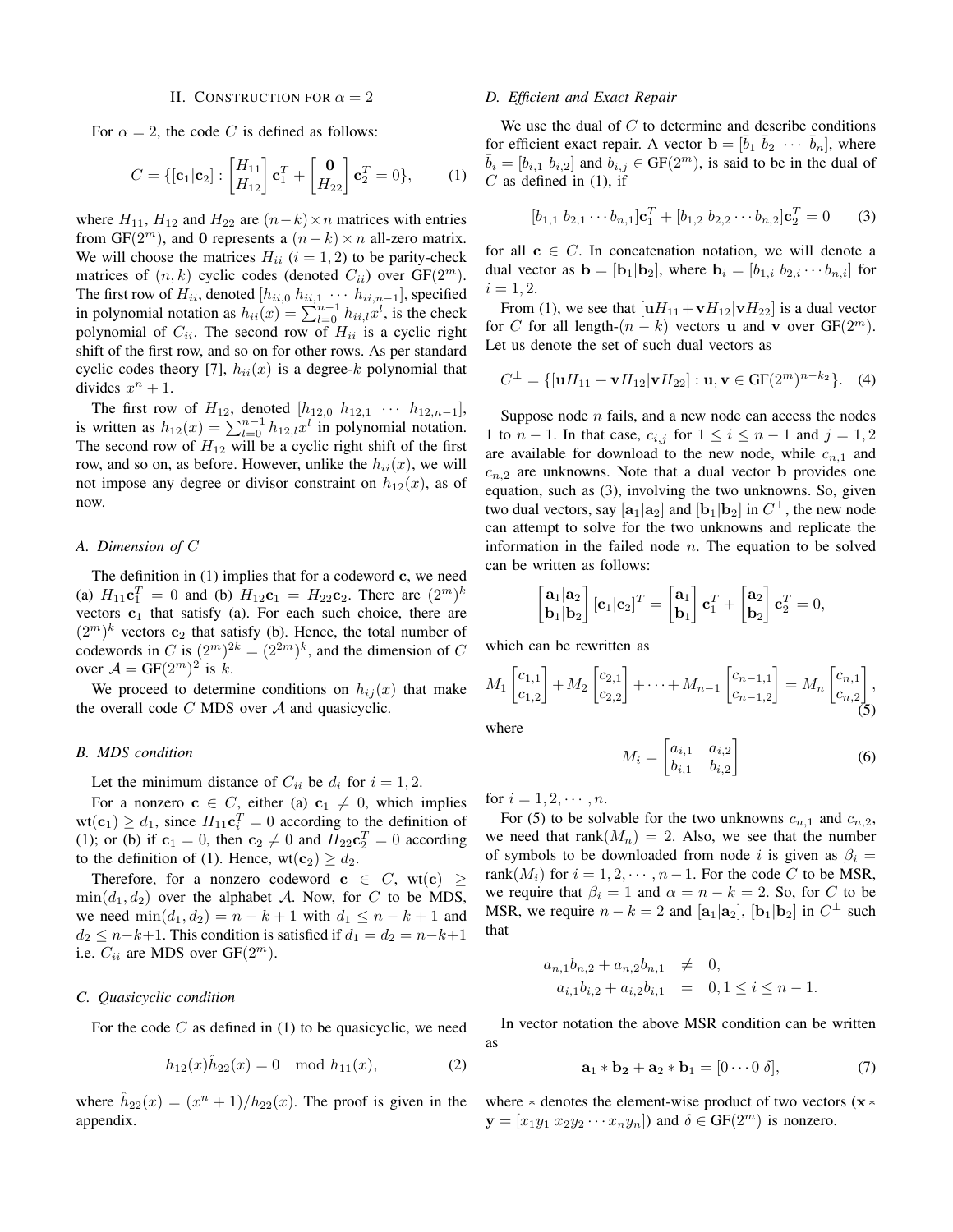## III. FOURIER DOMAIN CONSTRUCTION FOR  $\alpha = 2$

Since *n* divides  $2^{sm} - 1$ , there exists a primitive *n*-th root of unity in  $GF(2^{sm})$ , which we denote  $\gamma$ . Also,  $GF(2^m)$  is a subfield of GF( $2^{sm}$ ). For a length-n vector  $\mathbf{a} = [a_0 \ a_1 \cdots a_{n-1}]$ (in polynomial notation,  $a(x) = a_0 + a_1x + a_2x^2 + \cdots$  $a_{n-1}x^{n-1}$ ) with  $a_i \in GF(2^m)$ , the finite Fourier transform or the Mattson-Solomon (MS) polynomial [7] is defined as  $A(z) = \sum_{j=0}^{n-1} A_{-j} z^j$ , where  $A_j = a(\gamma^j) = \sum_{i=0}^{n-1} a_i \gamma^{ij}$  for  $j = 0, \pm 1, \pm 2, \cdots$ . We will use the following notation: for a vector a, the polynomial notation is  $a(x)$  and the Fourier transform is written  $A(z)$ . See [7] for properties of the Fourier transform. Two crucial properties are listed below for future reference.

- 1) The Fourier transform of a∗b is the circular convolution  $A(z)B(z) \mod z^n + 1.$
- 2) If  $a(\gamma^{-j}) = 0$ , then  $A_{-j} = 0$  i.e. the coefficient of  $z^{j}$ is zero in the Fourier transform  $A(z)$ .

We will now interpret the construction of (1) and its various requirements in the Fourier domain. As noted above, the Fourier transforms of the polynomials  $h_{11}(x)$ ,  $h_{22}(x)$ and  $h_{12}(x)$  will be denoted  $H_{11}(z)$ ,  $H_{22}(z)$  and  $H_{12}(z)$ , respectively.

# *A. Dimension and Distance*

Since the dimension of  $C_{ii}$   $(i = 1, 2)$  is equal to k,  $h_{ii}(x)$ has exactly k zeros in the set  $\{1, \gamma, \gamma^2, \cdots, \gamma^{n-1}\}.$  Hence, by property 2 of Fourier transforms,  $H_{ii}(z)$  has exactly  $n - k$ nonzero terms i.e.  $H_{ii}(z)$  is of the form

$$
H_{ii}(z) = \sum_{l=1}^{n-k} H_{ii,l} z^{e_{ii,l}}.
$$
 (8)

We will refer to  $\{H_{ii,l}: 1 \leq l \leq n-k\}$  and  $E_{ii} = \{e_{ii,l}: 1 \leq l \leq n-k\}$  $l \leq n - k$  as the nonzero coefficients and nonzero powers of  $H_{ii}(z)$ , respectively. Note that the powers of  $\gamma$  that are nonzeros of  $h_{ii}(x)$  are given as  $-E_{ii} \mod n$ .

We now consider the minimum distance requirements on  $C_{ii}$ . From Section II-B, we require  $C_{ii}$  to be MDS over  $GF(2<sup>m</sup>)$ . From the theory of cyclic codes [7], we know that  $C_{ii}$  is MDS whenever the nonzero powers of  $H_{ii}(z)$  are in an arithmetic progression  $(AP)$  (modulo *n*) with common difference relatively prime to  $n$ .

To summarize, if  $H_{ii}(z)$  is of the form of (8) with the powers  $\{e_{ii,l} : 1 \leq l \leq n-k\}$  in an AP modulo *n* with common difference relatively prime to  $n$ , the dimension and distance requirements are satisfied.

## *B. Quasicyclic condition*

We will now characterize  $E_{12}$ , the nonzero powers of  $H_{12}(z)$ . Note that  $E_{12}$  is determined by the possible nonzeros of  $h_{12}(x)$ .

Suppose  $h_{11}(x)$  and  $h_{22}(x)$  have been fixed. From (2), we see that all powers of  $\gamma$  that are nonzeros of  $h_{11}(x)$  can also be nonzeros of  $h_{12}(x)$ . Similarly, all nonzeros of  $h_{22}(x)$ can also be nonzeros of  $h_{12}(x)$ . Therefore, the powers of  $\gamma$  that are possible nonzeros of  $h_{12}(x)$  are  $-E_{11} \cup -E_{22}$  mod *n*. So, the nonzero powers of  $H_{12}(z)$  form the set  $E_{12} = E_{11} \cup E_{22}$ . We will denote the elements of  $E_{12}$  as  $E_{12} = \{e_{12,1}, e_{12,2}, \cdots, e_{12,L}\}\,$ , where  $L = |E_{11} \cup E_{22}|$ .

Thus,  $H_{12}(z)$  has the form

$$
H_{12}(z) = \sum_{l=1}^{|E_{11} \cup E_{22}|} H_{12,l} z^{e_{12,l}}.
$$
 (9)

*C. Repair*

Using the properties, we take the Fourier transform of (7) to obtain

$$
[A_1(z)B_2(z) + B_1(z)A_2(z)]_n = \delta \sum_{i=0}^{n-1} \gamma^i z^i, \qquad (10)
$$

where  $[ ( \cdot ) ]_n$  stands for mod  $z^7+1$  and  $\delta \in \text{GF}(2^m)$  is nonzero. Since  $[\mathbf{a}_1 | \mathbf{a}_2]$  and  $[\mathbf{b}_1 | \mathbf{b}_2]$  are in  $C^{\perp}$  and obey the structure  $[uH_{11} + vH_{12}]vH_{22}]$ , there are some constraints between the coefficients of the polynomials  $A_1(z)$ ,  $A_2(z)$ ,  $B_1(z)$  and  $B_2(z)$ . Suppose

$$
[\mathbf{a}_1|\mathbf{a}_2] = [\mathbf{u}_a H_{11} + \mathbf{v}_a H_{12} | \mathbf{v}_a H_{22}], \quad (11)
$$

$$
[\mathbf{b}_1 | \mathbf{b}_2] = [\mathbf{u}_b H_{11} + \mathbf{v}_b H_{12} | \mathbf{v}_b H_{22}], \quad (12)
$$

where  $u_a$ ,  $u_b$ ,  $v_a$  and  $v_b$  are arbitrary length- $(n - k)$  vectors over  $GF(2<sup>m</sup>)$ . Taking Fourier transforms of the above equations, we get

$$
A_1(z) = \sum_{l=0}^{n-k-1} u_{a,l} H_{11}(\gamma^{-l} z) + \sum_{l=0}^{n-k-1} v_{a,l} H_{12}(\gamma^{-l} z),
$$
\n(13)

$$
A_2(z) = \sum_{l=0}^{n-k-1} v_{a,l} H_{22}(\gamma^{-l} z), \tag{14}
$$

$$
B_1(z) = \sum_{l=0}^{n-k-1} u_{b,l} H_{11}(\gamma^{-l} z) + \sum_{l=0}^{n-k-1} v_{b,l} H_{12}(\gamma^{-l} z),
$$
\n(15)

$$
B_2(z) = \sum_{l=0}^{n-k-1} v_{b,l} H_{22}(\gamma^{-l} z), \tag{16}
$$

where the coordinates of  $\mathbf{u}_a$ ,  $\mathbf{u}_b$ ,  $\mathbf{v}_a$  and  $\mathbf{v}_b$  have been indexed from 0 to  $n - k - 1$  using a natural notation. Since  $u_a$  and  $u_b$  are arbitrary, the first summation terms in (13) and (15) simply provide the Fourier transform of an arbitrary codeword of  $C_{11}$ . Therefore, they can be replaced by  $\sum_{l=1}^{n-k} w_{i,l} z^{e_{ii,l}}$  for arbitrary  $w_{i,l}$ ,  $i = 1, 2, l = 1, 2, \cdots, n - k$ . Simplifying the second summation term of (13) and (15) using (9), we have the following forms for  $A_1(z)$  and  $B_1(z)$ :

$$
A_1(z) = \sum_{l=1}^{n-k} w_{1,l} z^{e_{11,l}} + \sum_{l=1}^{|E_{12}|} v_a(\gamma^{-e_{12,l}}) H_{12,l} z^{e_{12,l}}, \quad (17)
$$

$$
B_1(z) = \sum_{l=1}^{n-k} w_{2,l} z^{e_{22,l}} + \sum_{l=1}^{|E_{12}|} v_b(\gamma^{-e_{12,l}}) H_{12,l} z^{e_{12,l}}, \quad (18)
$$

where  $v_a(x) = \sum_{l=0}^{n-k-1} v_{a,l} x^l$  and  $v_b(x) = \sum_{l=0}^{n-k-1} v_{b,l} x^l$ .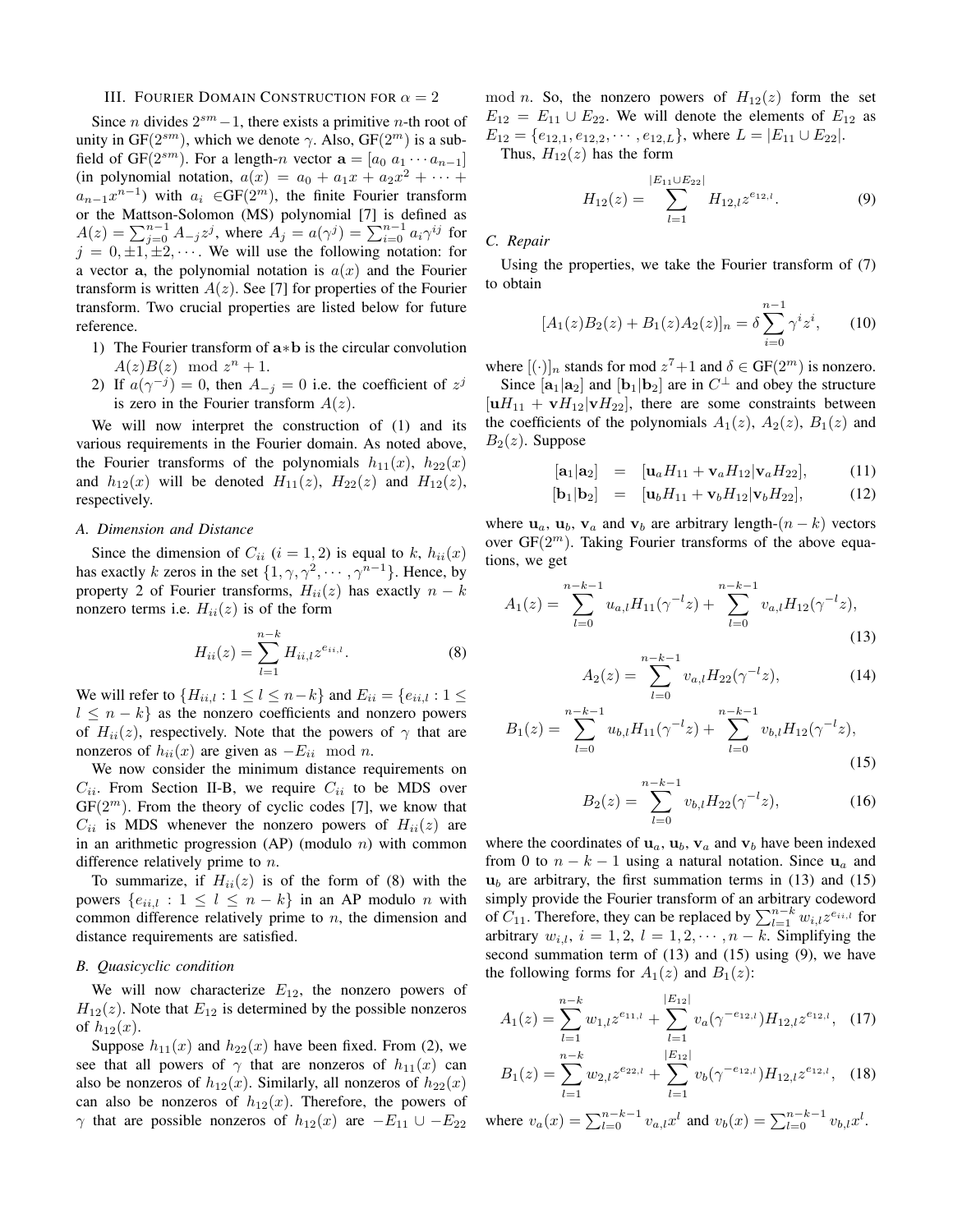## *D. Search for codes*

The polynomials  $A_1(z)$ ,  $A_2(z)$ ,  $B_1(z)$  and  $B_2(z)$  in the form given by  $(17)$ ,  $(14)$ ,  $(18)$ ,  $(16)$  are substituted in  $(10)$ to obtain the main equation that needs to be satisfied for the construction of a quasicyclic MDS code with efficient exact repair. The unknowns to be solved are  $E_{11}$ ,  $E_{22}$ ,  $\{w_{i,j}\}$ , the coefficients of  $H_{11}(z)$ ,  $H_{12}(z)$  and  $H_{22}(z)$ , and the vectors  $v_a$  and  $v_b$ .

To facilitate computational search, we first fix  $n, k$  and m, and then choose at random the AP  $E_{11}$ , the AP  $E_{22}$ , the coefficients of  $H_{22}(z)$ , the vector  $v_a$  and the vector  $v_b$ . With these choices made, the condition (10) provides linear equations in the remaining unknowns, namely  $\{w_{i,j}\}\$ and the coefficients of  $H_{12}(z)$ . The existence of solutions to this set of linear equations can be readily checked. If a solution exists, we are done. Else, the process is repeated with another set of random choices.

Whenever the above computational search succeeds, we have a quasicyclic MDS code with efficient exact repair.

## *E. Choice of* n*,* k *and an example*

According to bounds reported in [4], MSR codes for exact repair are not possible if  $d = n - 1 < 2k - 3$ . Since we suppose that  $\alpha = n - k$ , we require  $k > \alpha + 2$  or  $n > 2\alpha + 2$ .

For  $\alpha = 2$ , the only interesting odd-n case is  $n = 5$  and  $k = 3$ . We show one construction for  $n = 5$  over GF(4) (i.e.  $m = 2$ ). Let  $\kappa \in GF(16)$  be a primitive element. Then,  $\gamma = \kappa^3$ is a primitive 5-th root of unity, and  $\omega = \kappa^5$  is a primitive element of GF(4) i.e. GF(4) =  $\{0, 1, \omega, \omega^2\}$ .

A computer search yields the following choices for the polynomials and vectors required in the construction:

$$
H_{11}(z) = \kappa z^2 + \kappa^4 z^3, H_{22}(z) = \kappa^8 z + \kappa^2 z^4,
$$
  
\n
$$
H_{12}(z) = \kappa^{11} z + \kappa^7 z^2 + \kappa^{13} z^3 + \kappa^{14} z^4,
$$
  
\n
$$
h_{11}(x) = 1 + \omega x + \omega x^2 + x^3, h_{12}(x) = 1 + x,
$$
  
\n
$$
h_{22}(x) = 1 + \omega^2 x + \omega^2 x^2 + x^3,
$$

$$
\begin{bmatrix} \mathbf{a}_1 | \mathbf{a}_2 \\ \mathbf{b}_1 | \mathbf{b}_2 \end{bmatrix} = \begin{bmatrix} \omega^2 & \omega^2 & 1 & 0 & 1 & | & 1 & \omega^2 & \omega^2 & 1 & 0 \\ 0 & 1 & 1 & 0 & 0 & | & 0 & 1 & \omega^2 & \omega^2 & 1 \end{bmatrix}.
$$

We notice that  $\beta_i = 1$  for  $1 \leq i \leq 4$  and rank $(M_5) = 2$  for the above reconstruction vectors, and the code is MSR.

Beyond the MSR condition, construction of efficient exact repair codes is interesting whenever  $n$  and  $k$  are such that  $k/n > 1/2$  [2]. Following the same computer search procedure, we are able to construct efficient exact repair codes for  $n = 7$ ,  $k = 4$  with  $d = 6$  over GF(8). However, since  $\alpha = 2 < n - k = 3$ , this code is not MSR. We see that 6 symbols are needed for repair, while the message is of length 8 symbols. For  $n = 7$ ,  $k = 4$ ,  $d = 6$  MSR codes with  $\alpha = 3$ have been reported in the literature [4]. For these (7, 4) MSR codes 6 symbols are needed for repair, when the message is of length 12 symbols.

### IV. CONSTRUCTION FOR  $\alpha = 3$

In this section, we will describe extensions of our quasicyclic approach for  $\alpha = 3$ . While we have not yet been able to construct MSR codes with  $\alpha = 3$ , we report some closeto-MSR codes in terms of symbols needed for repair.

For  $\alpha = 3$ , one possible extension to the construction of (1) is as follows.

$$
C = \{ [\mathbf{c}_1 | \mathbf{c}_2 | \mathbf{c}_3] : \begin{bmatrix} H_{11} \\ \mathbf{0} \\ H_{13} \end{bmatrix} \mathbf{c}_1^T + \begin{bmatrix} \mathbf{0} \\ H_{22} \\ H_{23} \end{bmatrix} \mathbf{c}_2^T + \begin{bmatrix} \mathbf{0} \\ \mathbf{0} \\ H_{33} \end{bmatrix} \mathbf{c}_3^T = 0 \},
$$
\n(19)

where the matrices  $H_{ij}$  (applicable i and j) are  $n-k \times n$  with entries from GF( $2^m$ ) and 0 is the  $n - k \times n$  all-zero matrix.

### *A. Distance, quasicyclic nature and repair*

We will let  $H_{ii}$   $(i = 1, 2, 3)$  be parity check matrices of  $(n, k)$  cyclic MDS codes  $C_{ii}$ . The check polynomials and their Fourier transforms are denoted  $h_{ii}(x)$  and  $H_{ii}(z)$ , respectively. The nonzero powers of  $H_{ii}(z)$  will need to be in an AP modulo  $n$  with common difference coprime to  $n$ . The rows of the matrices  $H_{ij}$  will be cyclic shifts of the first row, as before. With the same proof as before, we can show that the code in (19) is quasicyclic, whenever the set of nonzero powers of  $H_{23}(z)$  is the union of the nonzero powers of  $H_{22}(z)$  and  $H_{33}(z)$ , and the set of nonzero powers of  $H_{13}(z)$  is the union of the nonzero powers of  $H_{11}(z)$  and  $H_{33}(z)$ .

Dual vectors for  $\alpha = 3$  have the form  $[\mathbf{u}_1H_{11}]$  +  $u_3H_{13}|u_2H_{22} + u_3H_{23}|u_3H_{33}|$ . When node *n* fails and can connect to nodes 1 to  $n-1$ , three dual vectors  $[p_1|p_2|p_3]$ ,  $[q_1|q_2|q_3]$  and  $[r_1|r_2|r_3]$  are needed for solving for the three unknowns. The equation can be written as

$$
M_{1}\begin{bmatrix}c_{1,1} \\ c_{1,2} \\ c_{1,3}\end{bmatrix} + M_{2}\begin{bmatrix}c_{2,1} \\ c_{2,2} \\ c_{2,3}\end{bmatrix} + \cdots + M_{n-1}\begin{bmatrix}c_{n-1,1} \\ c_{n-1,2} \\ c_{n-1,3}\end{bmatrix} = M_{n}\begin{bmatrix}c_{n,1} \\ c_{n,2} \\ c_{n,3} \\ c_{1,3}\end{bmatrix},
$$

$$
M_{i} = \begin{bmatrix}p_{i,1} & p_{i,2} & p_{i,3} \\ q_{i,1} & q_{i,2} & q_{i,3} \\ r_{i,1} & r_{i,2} & r_{i,3}\end{bmatrix}, 1 \leq i \leq n-1.
$$
 (21)

We will need rank $(M_n) = 3$ , and we have that the number of symbols to be downloaded from node i is  $\beta_i = \text{rank}(M_i)$ .

### *B. Fourier domain search*

The linear dependency condition for efficient repair given by (10) in the Fourier domain is now applied repeatedly for the components of the three dual vectors needed in the reconstruction. One set of possibilities is the following:

$$
[P_1(z)R_2(z) + P_2(z)R_1(z)]_n = \delta_1 \sum_{i=0}^{n-1} \gamma^i z^i, \qquad (22)
$$

$$
[P_1(z)R_3(z) + P_3(z)R_1(z)]_n = \delta_2 \sum_{i=0}^{n-1} \gamma^i z^i, \qquad (23)
$$